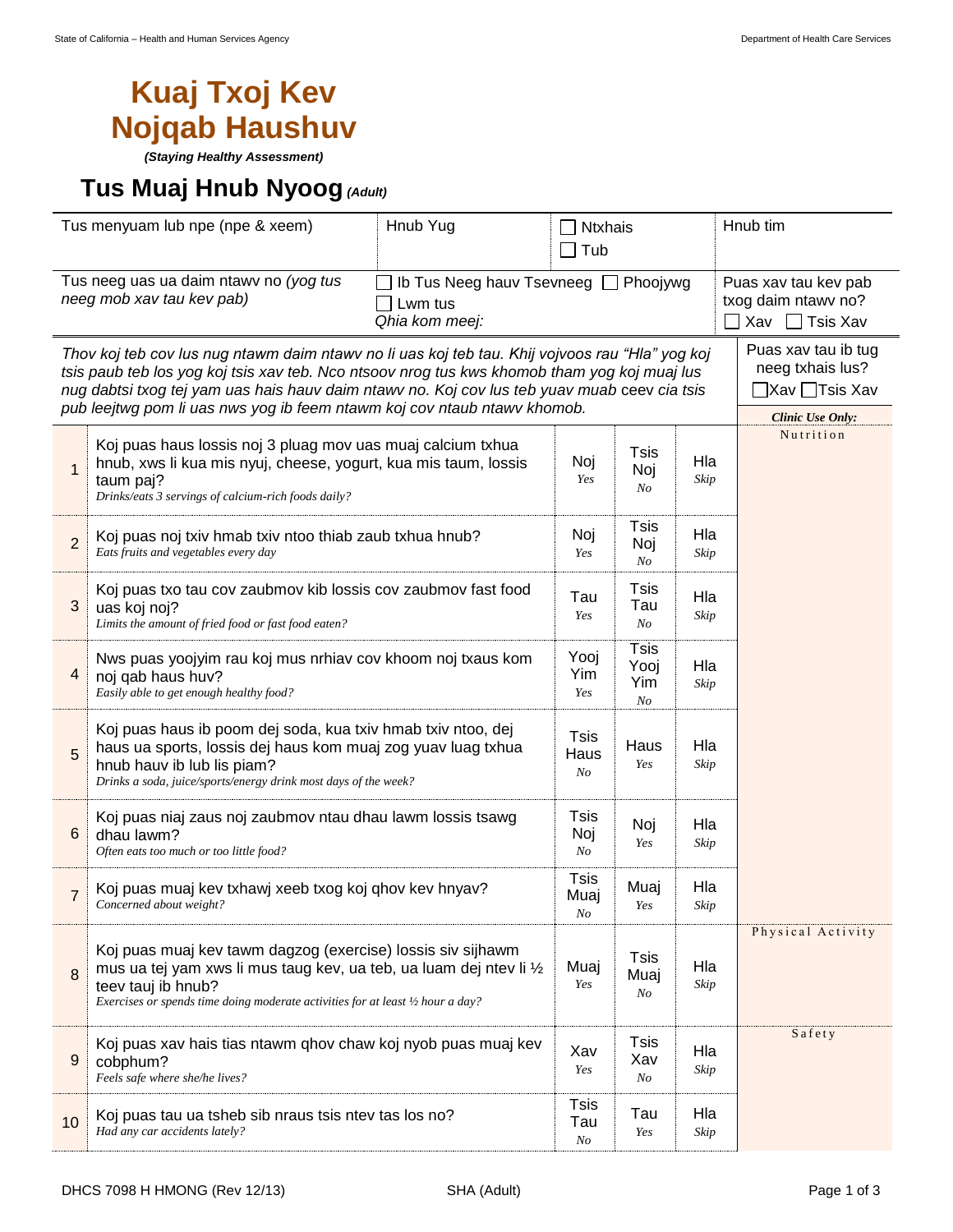| 11 | Koj puas tau raug leejtwg ntaus, npuaj plhu, ncaws, lossis ua rau<br>koj lub cev raug mob xyoo tas los no?<br>Been hit, slapped, kicked, or physically hurt by someone in the last year?                                                        |                        | Tau<br>Yes                              | Hla<br>Skip |                               |
|----|-------------------------------------------------------------------------------------------------------------------------------------------------------------------------------------------------------------------------------------------------|------------------------|-----------------------------------------|-------------|-------------------------------|
| 12 | Koj puas niaj zaus sia txoj siv zoj duav thaum koj tsav tsheb<br>lossis caij tsheb?<br>Always wears a seat belt when driving or riding in a car?                                                                                                |                        | Tsis<br>Sia<br>No                       | Hla<br>Skip |                               |
| 13 | Koj puas khaws ib rab phom cia rau hauv koj lub tsev lossis<br>ntawm qhov chaw uas koj nyob?<br>Keeps a gun in house or place where she/he lives?                                                                                               |                        | Khaws<br>Yes                            | Hla<br>Skip |                               |
| 14 | Koj puas txhuam hniav thiab siv txoj xov dig hniav<br>txhua hnub?<br>Brushes and flosses teeth daily?                                                                                                                                           | Txhuam<br>Yes          | <b>Tsis</b><br>Txhuam<br>N <sub>O</sub> | Hla<br>Skip | Dental Health                 |
| 15 | Koj puas niaj zaus tu siab, tag kev cia siab li lawm, npau taws,<br>lossis txhawjxeeb?<br>Often feels sad, hopeless, angry, or worried?                                                                                                         |                        | Tu<br>Yes                               | Hla<br>Skip | Mental Health                 |
| 16 | Koj puas pheej pw tsis tsaugzog?<br>Often has trouble sleeping?                                                                                                                                                                                 | Tsis<br>Pw<br>No       | Pw<br>Yes                               | Hla<br>Skip |                               |
| 17 | Koj puab haus lossis ntsuas luamyeeb?<br>Smokes or chews tobacco?                                                                                                                                                                               |                        | Haus<br>Yes                             | Hla<br>Skip | Alcohol, Tobacco,<br>Drug Use |
| 18 | Koj puas muaj cov phoojywg lossis cov tibneeg hauv tsevneeg<br>uas haus luamyeeb hauv koj tsev lossis hauv lub tsev uas koj<br>nyob?<br>Friends/family members smoke in house or place where she/he lives?                                      |                        | Muaj<br>Yes                             | Hla<br>Skip |                               |
| 19 | Xyoo tas los no, koj puas tau:<br>□ (txiv neej) haus tshaj 5 khob dej cawv tuaj ib hnub?<br>(poj niam) haus tshaj 4 khob dej cawy tuaj ib hnub?<br>In the past year, had (5 for men) or (4 for women) or more alcohol drinks in one day?        |                        | Haus<br>Yes                             | Hla<br>Skip |                               |
| 20 | Koj puas siv yeeb-tshuaj/tshuaj noj los pab kom koj pw tsaugzog,<br>nyob kaj siab, nyob tswm, tsis txhob hnov mob ghov twg, lossis<br>kom poob phaus?<br>Uses any drugs/medicines to help sleep, relax, calm down, feel better, or lose weight? | Tsis<br>Siv<br>No      | Siv<br>Yes                              | Hla<br>Skip |                               |
| 21 | Koj puas xav hais tias koj lossis koj tus khub lub cev xeebtub<br>lawm?<br>Thinks she/he or partner could be pregnant?                                                                                                                          |                        | Xav<br>Yes                              | Hla<br>Skip | Sexual Issues                 |
| 22 | Koj puas xav hais tias koj lossis koj tus khub muaj ib yam mob<br>vim nrog luag tej pw (STI), xws li Chlamydia, Gonorrhea, genital<br>warts, lossis lwm yam?<br>Thinks she/he or partner could have a STI?                                      | Tsis<br>Xav<br>$N_{O}$ | Xav<br>Yes                              | Hla<br>Skip |                               |